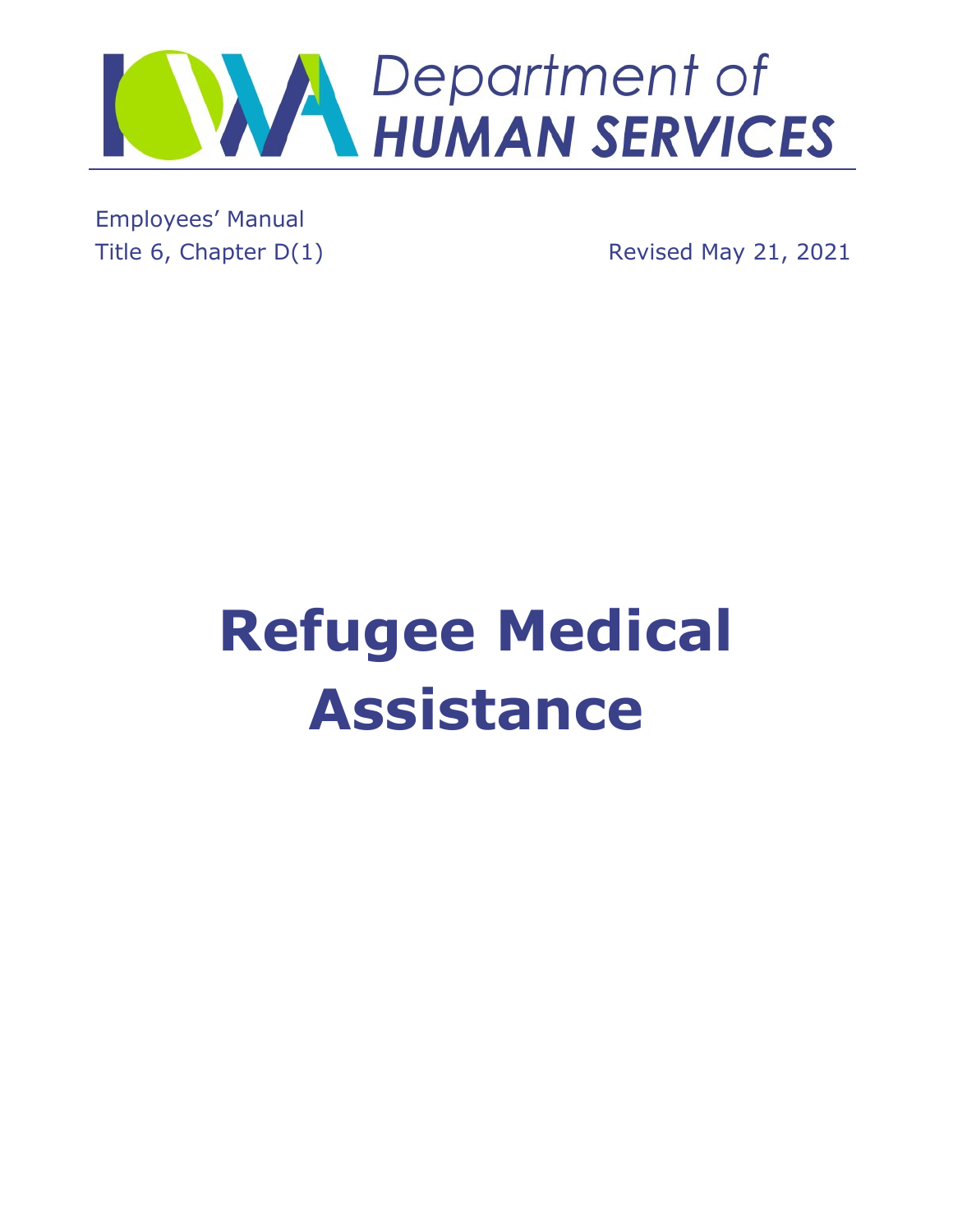#### Page

| Persons Eligible for RMA or Recipients of Refugee Cash Assistance (RCA) 7 |  |
|---------------------------------------------------------------------------|--|
|                                                                           |  |
|                                                                           |  |
|                                                                           |  |
|                                                                           |  |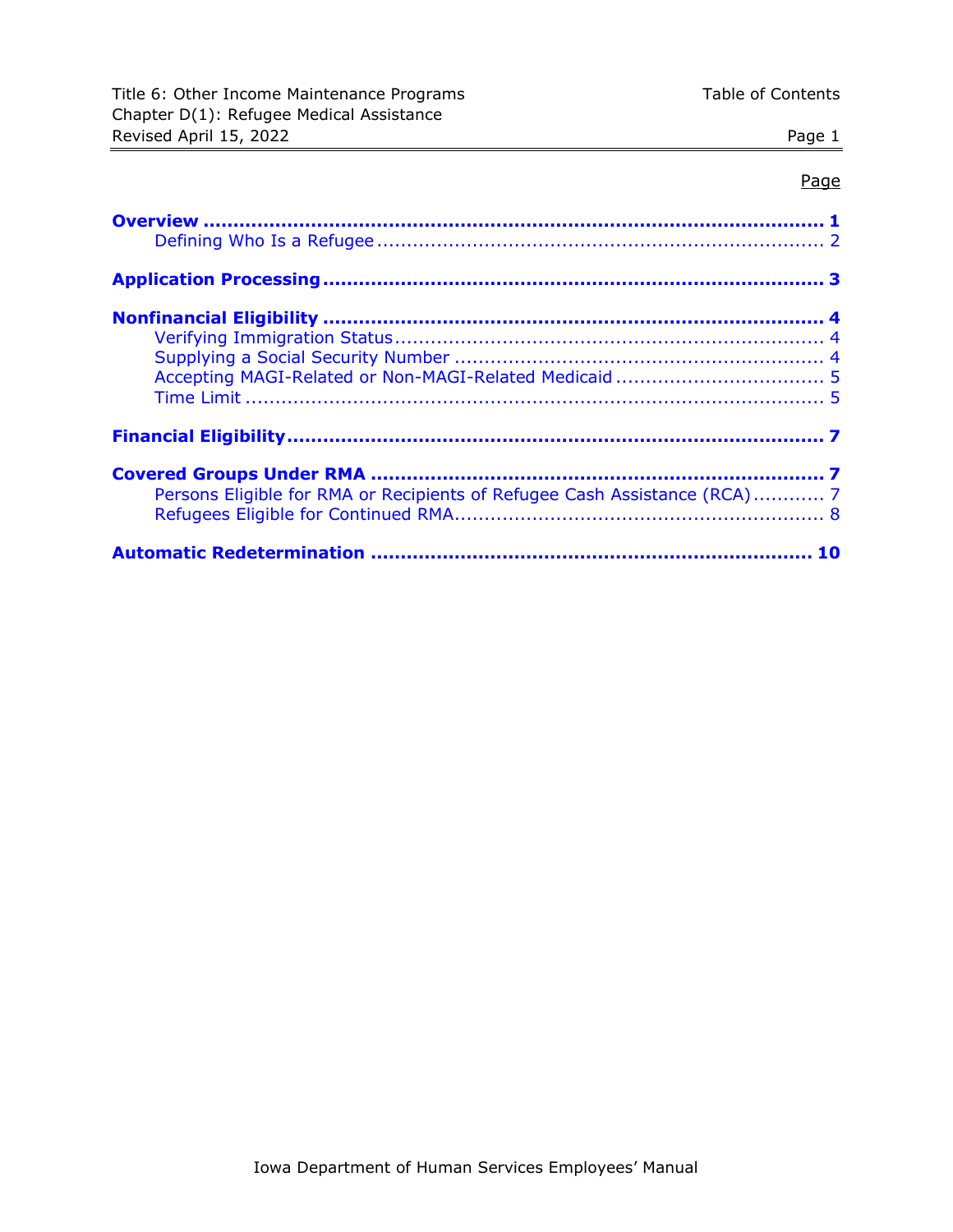# <span id="page-2-0"></span>**Overview**

The Office of Refugee Resettlement (ORR) funds both Refugee Medical Assistance and Refugee Cash Assistance. The ORR may provide needy refugees with financial and/or medical assistance during their first months in the United States as described at [Time](#page-6-1)  [Limit.](#page-6-1)

Eligibility for Refugee Medical Assistance (RMA) is not based solely on eligibility for Refugee Cash Assistance (RCA), discussed in Chapter 6-D. Federal ORR funds pay for RMA coverage. No state match is required, and federal Medicaid funds are not used. Services provided under RMA are identical to those covered under the regular Medicaid program.

This chapter explains:

- Who is considered a refugee.
- ◆ Application processing.
- Nonfinancial eligibility factors.
- Financial eligibility.
- The coverage groups under which a refugee may be eligible for medical assistance.
- The automatic redetermination process.

The legal basis for medical assistance for refugees is found in:

- The Refugee Act of 1980, Public Law 96-212, which establishes an Office of Refugee Resettlement (ORR) within the Department of Health and Human Services.
- The Refugee Assistance Amendments of 1982, Public Law 97-363, which amends the Immigration and Nationality Act to revise the procedures for admitting refugees, and amends the Migration and Refugee Assistance Act of 1962 to establish a uniform basis for resettling admitted refugees.
- The Refugee Assistance Extension Act of 1986, Public Law 99-605.
- Public Law 100-202, which provides for certain Amerasians in Vietnam and close family members to be admitted under immigrant status but be eligible for benefits as though they were refugees.
- 441 Iowa Administrative Code (IAC) 75 (Rules in Process), 441 IAC 60.1(217), and 441 IAC 61.1.

System entry guidance can be found in NJA0063, *Alien Chart.*

General guidance on understanding common forms of refugee documentation is available in *[Refugee Documentation](http://dhssp/fo/IM/IMTA/_layouts/15/DocIdRedir.aspx?ID=CNCUKAZWQ4ZK-1106-302) Guide*.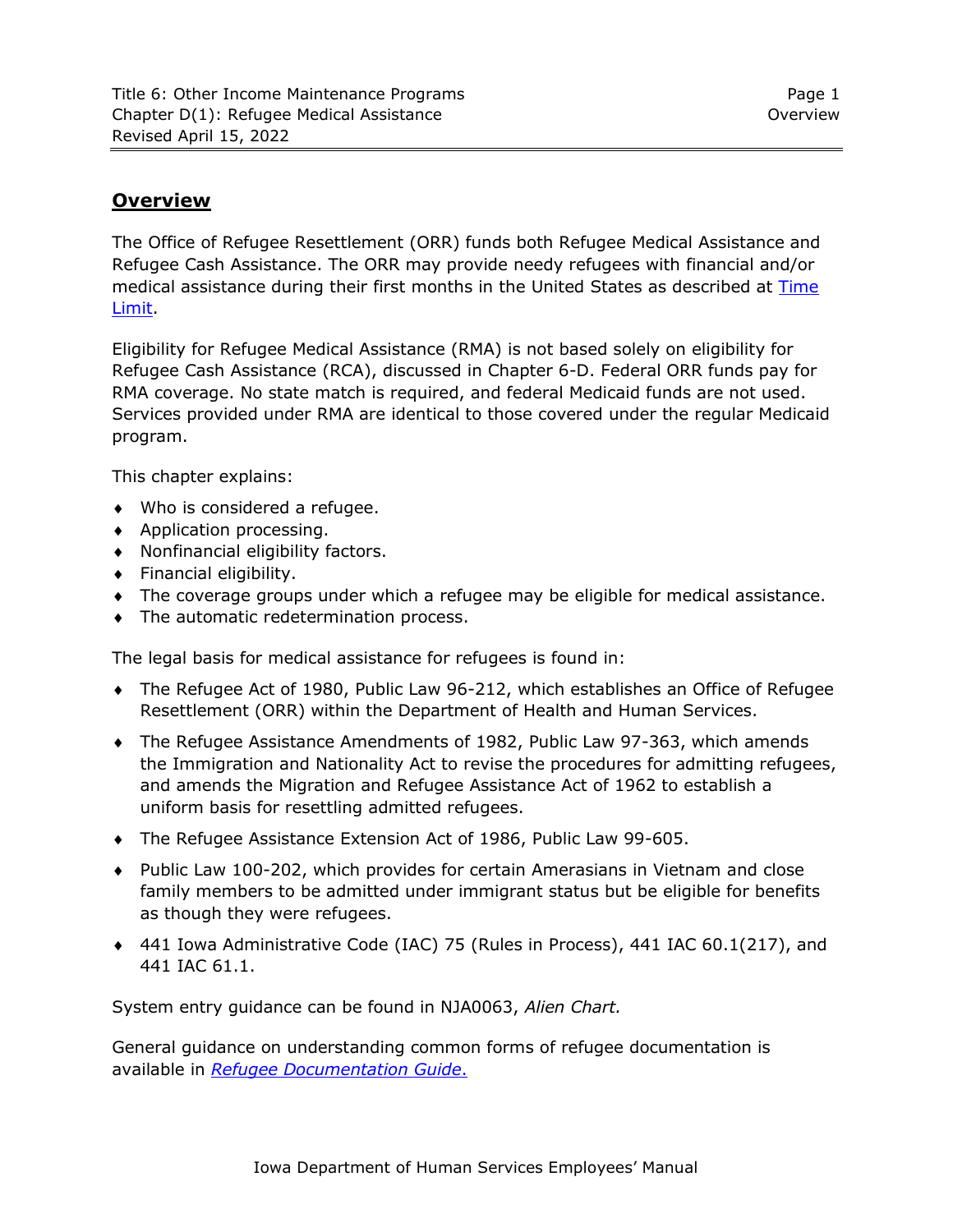#### <span id="page-3-0"></span>**Defining Who Is a Refugee**

**Legal reference:** P.L. 96-212 and 100-202, 441 IAC 60.1(217), 441 IAC 61.1

A "refugee" is any person who:

- Is outside the country of the person's nationality or, if the person has no nationality, outside the country in which the person last lived, **and**
- Is unable or unwilling to return to that country and unable or unwilling to use the protection of that country because of persecution or a well-founded fear of persecution on account of:
	- Race,
	- Religion,
	- Nationality,
	- Membership in a particular social group, or
	- Political opinion.

Refer to 6-D, *[Alienage Requirements](http://dhs.iowa.gov/sites/default/files/6-D.pdf)*, for all immigration statuses considered "refugees" for RMA eligibility purposes. Also considered to be refugees are certain Vietnamese Amerasians and their spouse, parents, siblings, and children who are admitted to the United States through the Orderly Departure Program in an immigrant status, beginning March 1, 1988.

United States citizens and any other nonrefugees are eligible for RMA only if they are a child of a refugee parent as defined above.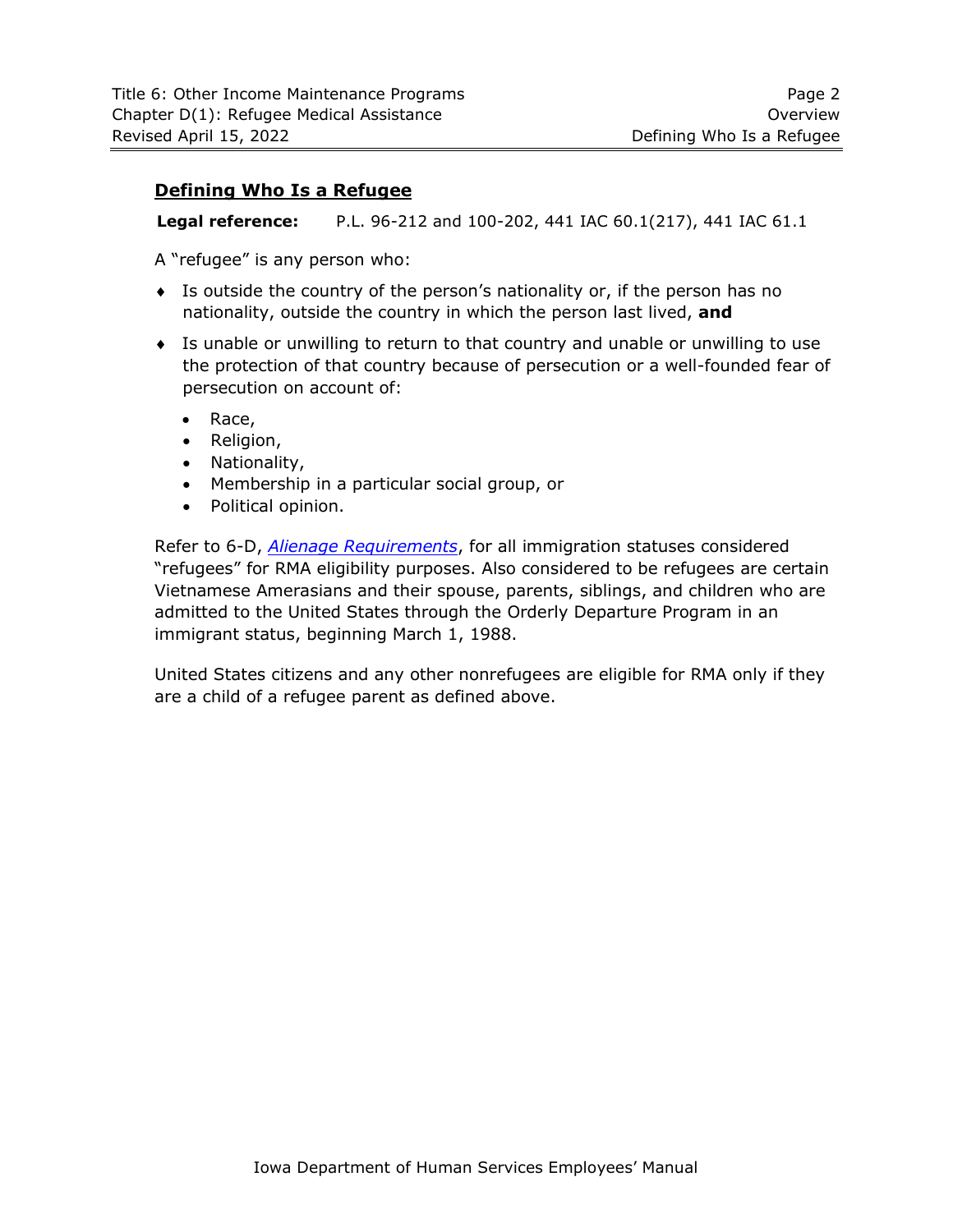# <span id="page-4-0"></span>**Application Processing**

**Legal reference:** P.L. 96-212, 441 IAC 60.2(217), 441 IAC 60.1(217), 441 IAC 75 (Rules in Process)

Refugees can apply for assistance in all the ways described in 8-B, *[Where the](http://dhs.iowa.gov/sites/default/files/8-B.pdf)  [Application Must Be Filed](http://dhs.iowa.gov/sites/default/files/8-B.pdf)*. The application form is the *Application for Health Coverage and Help Paying Costs,* form 470-5170 or 470-5170(S). In addition, Non-MAGI individuals will need to complete, *Appendix A for Health Coverage*, form 470-5433 or 470-5433(S). Consider all applications submitted by or for a refugee for regular (MAGIrelated, Non-MAGI-related, or MAGI-exempt) eligibility **before** considering eligibility for RMA. Follow policies and procedures detailed in 8-L, *[Aliens](https://dhs.iowa.gov/sites/default/files/8-L.pdf)*, including Alien Status Attestation and Verification Requirements, Iraqi and Afghan Special Immigrants, and Victims of Trafficking.

When a refugee applies for RMA:

- Notify the local resettlement agency if the refugee applies during the period of time described at [Time Limit.](#page-6-1) If the name of the agency that resettled the refugee is not on documents provided, the refugee shall provide the name of the resettlement agency. Provide the refugee's name, address, and telephone number.
- Refer all applicants to the Bureau of Refugee Services using form 470-0481, *Notification to the Bureau of Refugee Services*.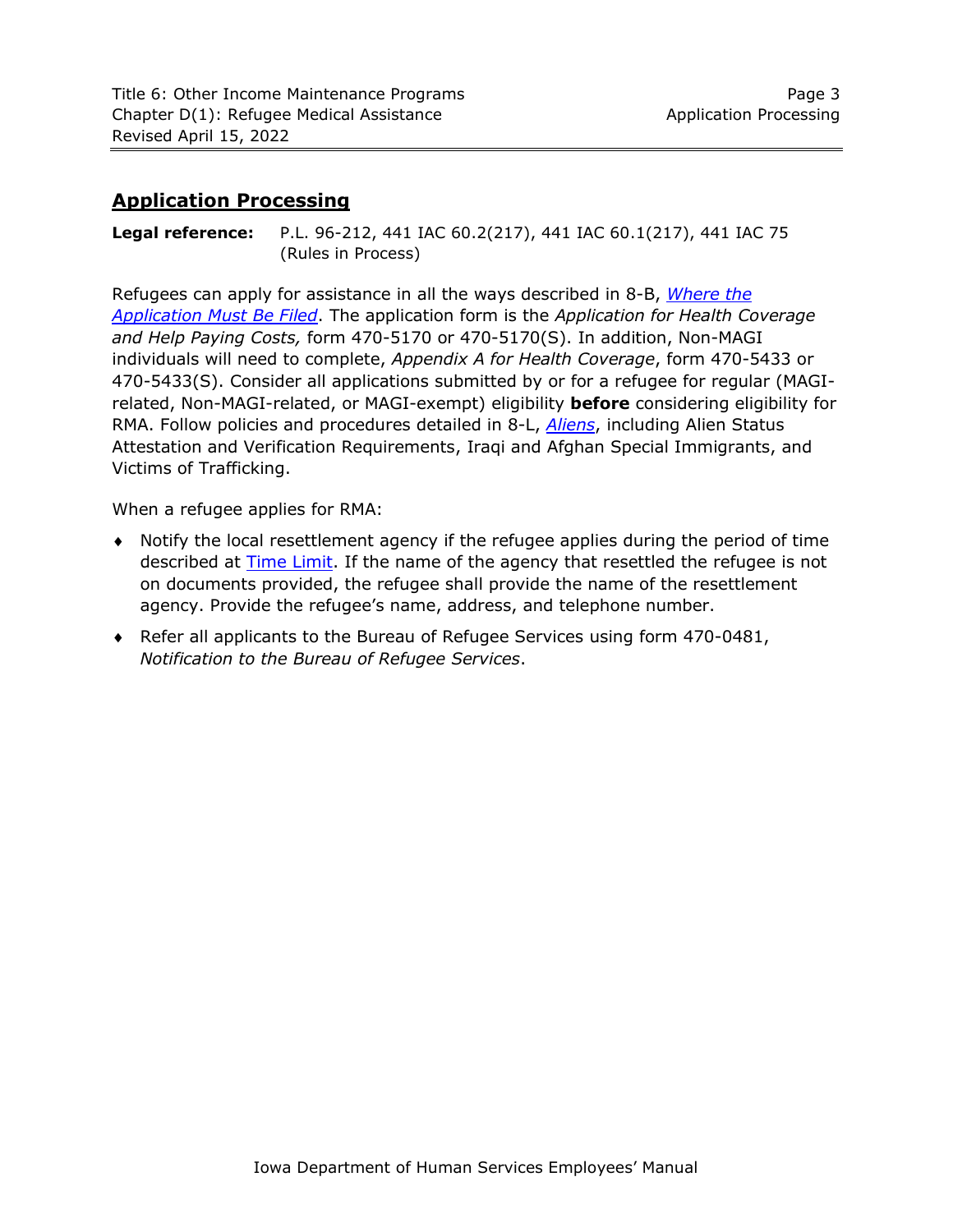# <span id="page-5-0"></span>**Nonfinancial Eligibility**

Apply the following nonfinancial eligibility requirements for RCA as described in 6-D, *[Nonfinancial Eligibility](http://dhs.iowa.gov/sites/default/files/6-D.pdf)*: age, alienage, benefits from other sources, contract for support, duplicate assistance, eligible group, participation in a strike, residency, social security number, students, temporary absence, time since entry to the U.S., victims of trafficking, and work requirements. In addition, see the following sections for information on verifying immigration status, supplying a social security number, accepting Medicaid, and time limit.

## <span id="page-5-1"></span>**Verifying Immigration Status**

#### **Legal reference:** 441 IAC 60.1(217)

Refugees must meet ORR alienage requirements to receive RMA. See 6-D, **Alienage Requirements**. A non-refugee child of a refugee parent meets the alienage requirements when each parent who lives in the home is a refugee.

Refugees must provide documentation to substantiate their immigration status. (See the chart in 6-D.) In the case record, include the following documentation for each person:

- Nationality (the person's origin, such as Cambodia or Cuba).
- Local sponsoring resettlement agency.
- Name and address of sponsor.
- Alien registration number.
- ◆ Date of entry.
- <span id="page-5-2"></span>Copy of document used to verify alienage.

#### **Supplying a Social Security Number**

**Legal reference:** Public Law 96-212, 441 IAC 60.5(3), 441 IAC 75 (Rules in Process)

Refugees must furnish a social security number, or proof that they have applied for a number. This does not apply to the newborn child of a Medicaid-eligible mother.

Applicants who do not have a social security number may be determined eligible for Refugee Medical Assistance if they can provide proof that they have applied for a social security number. As long as applicants cooperate in getting a number, eligibility determination can continue. See 8-C, *[Social Security Number](http://dhs.iowa.gov/sites/default/files/8-C.pdf)* for more information. Deny or cancel the case if the refugee fails to cooperate in applying for or providing a social security number.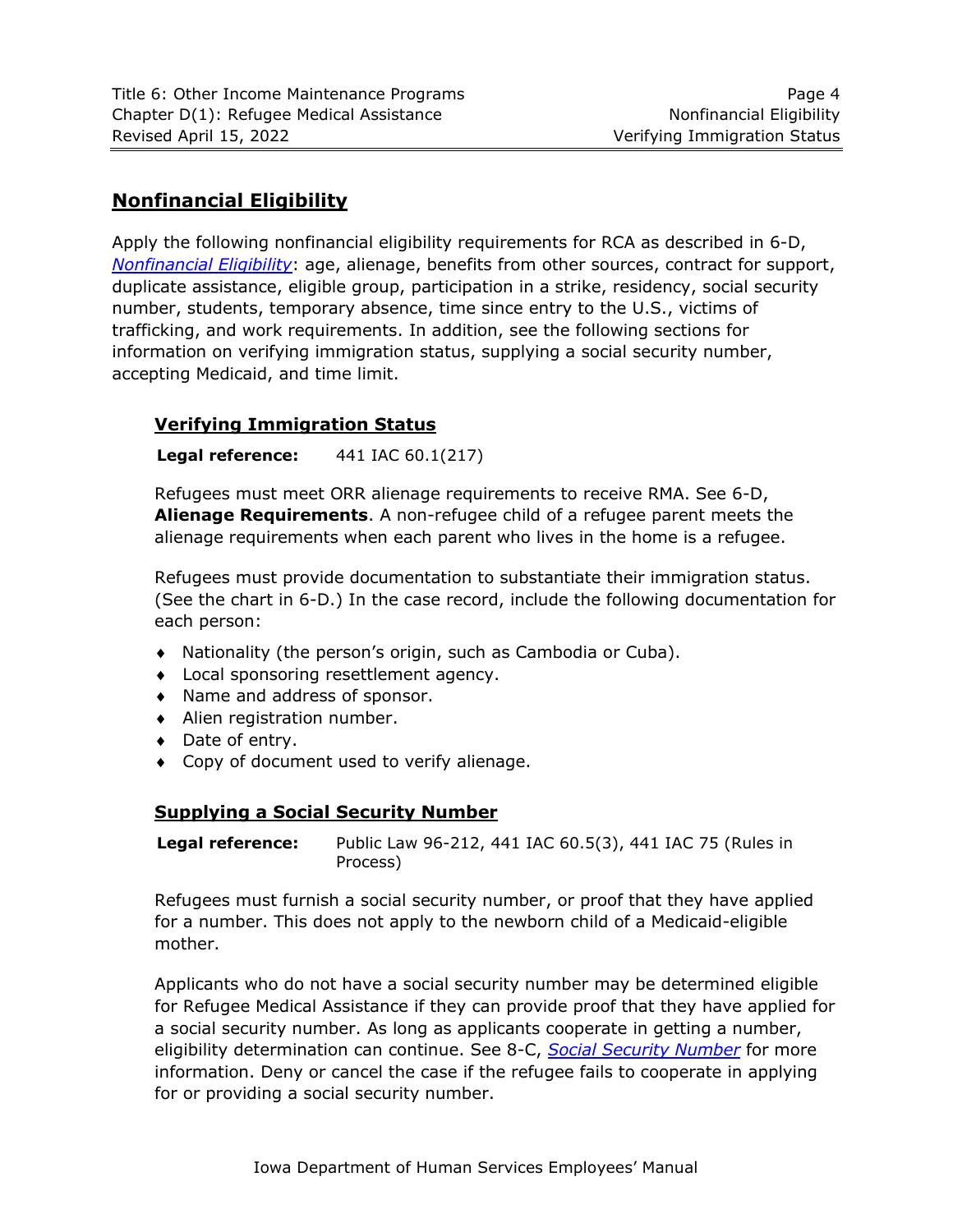#### <span id="page-6-0"></span>**Accepting MAGI-Related or Non-MAGI-Related Medicaid**

**Legal reference:** P.L. 96-212; 45 CFR 400.203, 400.204; 441 IAC 75 (Rules in Process)

Do not approve eligibility for Refugee Medical Assistance when the refugee is eligible for Medicaid under a MAGI-related or Non-MAGI-related Medicaid coverage group.

A refugee who is eligible for MAGI-related or Non-MAGI-related Medicaid must accept medical assistance on that basis rather than through Refugee Medical Assistance.

Eligibility for MAGI-related or Non-MAGI-related Medicaid coverage groups (including Hawki and IHAWP) is determined in exactly the same way for both nonrefugees and refugees. See 8-F, *[Medicaid Coverage Groups](http://dhs.iowa.gov/sites/default/files/8-F.pdf)*, and 8-J, *[Medically](http://dhs.iowa.gov/sites/default/files/8-J.pdf)  [Needy](http://dhs.iowa.gov/sites/default/files/8-J.pdf)*, for eligibility factors governing these coverage groups.

A refugee who is conditionally eligible for the Medically Needy program with a spenddown may be approved for the Refugee Medical Assistance program, if otherwise eligible, rather than the Medically Needy program.

#### <span id="page-6-1"></span>**Time Limit**

**Legal reference:** 45 CFR 400.100, 400.211; 441 IAC 60.7(217), 75 (Rules in Process)

NOTE: For refugees who entered the U.S. prior to October 1, 2021, the time limit for potential RMA coverage, as further defined in the rest of this section, is limited to eight months.

For refugees who entered the U.S. on or after October 1, 2021, the ORR funds RMA for up to twelve months. This time limit applies to each individual, not to each case. The twelve-month period begins with the month the refugee entered the United States, regardless of which day during the month the refugee enters. When the twelve-month limit for RMA ends, the refugee is not eligible for RMA but may be eligible for Medicaid under a different coverage group.

#### EXCEPTIONS:

The date of entry for asylees is the date asylum is **granted.** The date asylum is granted begins the twelve-month period of possible RMA eligibility.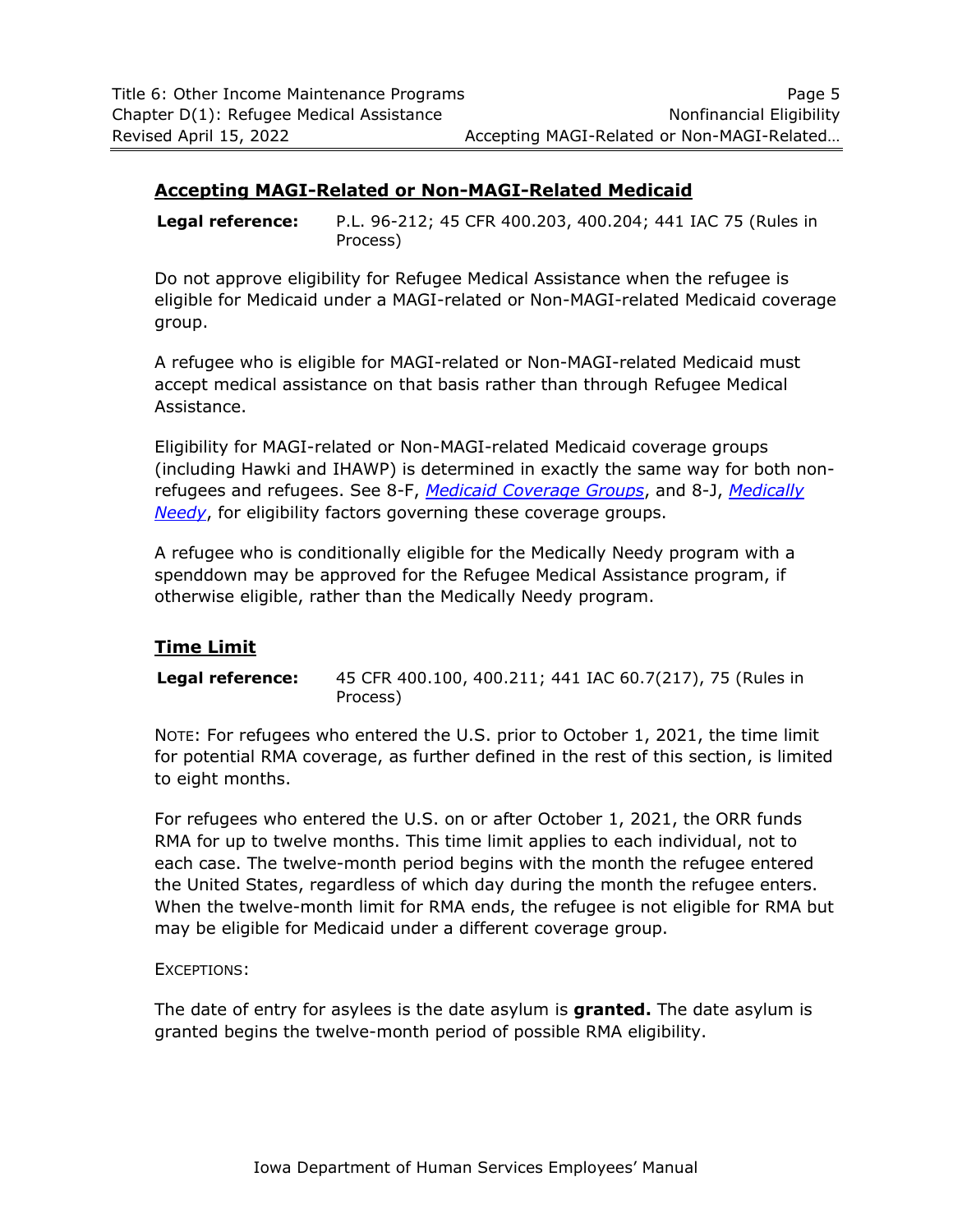The date of entry is calculated differently for Afghan Special Immigrant Parolees, Afghan Special Immigrant (SI) Conditional Permanent Resident (CPR), and Afghan Humanitarian Parolees. See 6-D, *[Documentation Required](https://dhs.iowa.gov/sites/default/files/6-D.pdf)* for more information on determining the date of entry for these refugee statuses. See also 8-L, *[Iraqi and](https://dhs.iowa.gov/sites/default/files/8-L.pdf)  [Afghan Special Immigrants](https://dhs.iowa.gov/sites/default/files/8-L.pdf)* for legal references specific to this population.

Eligibility for a non-refugee child in the home with a refugee parent (or parents) lasts until each parent has been in the country for twelve months, or until the child reaches twelve months of age, whichever comes first.

| Month of Entry *on or after 10/1/2021 | Last Month of Eligibility for RMA |
|---------------------------------------|-----------------------------------|
| January                               | December                          |
| February                              | January                           |
| March                                 | February                          |
| April                                 | March                             |
| May                                   | April                             |
| June                                  | May                               |
| July                                  | June                              |
| August                                | July                              |
| September                             | August                            |
| October                               | September                         |
| November                              | October                           |
| December                              | November                          |

*\*The time limit for a refugee with date of entry prior to 10/1/2021 is eight months. EXAMPLE: For a September 2021 month of entry, the last month of eligibility for RMA is August 2022.*

NOTE: These examples reflect the extension of the RMA time limit from eight to twelve months for refugees whose date of entry is on or after 10/1/2021.

- 1. Mr. R, 27, enters the United States on October 31. He has no income or resources. The worker determines that he is eligible to receive RCA for up to twelve months beginning with October. Since Mr. R is eligible for IHAWP, he is not eligible for RMA for the twelve-month period.
- 2. Ms. J, 30, enters the United States in August, and is receiving RCA. Ms J is approved for IHAWP in August. The twelve-month period for RCA/RMA ends July 31. The worker does not approve RCA or RMA (including continuous RMA) after July.

**Comment:** The RMA eligibility time limit is set by the procedure found in 45 CFR 400.211. On March 28, 2022, the time limit increased from eight months to twelve months for refugees that entered the country on or after October 1, 2021. This change was communicated to states in Dear Colleague Letter 22-12. This twelvemonth time limit increase was published in the Federal Register (FR) on March 28, 2022. The FR notice available at [https://www.govinfo.gov/content/pkg/FR-2022-](https://www.govinfo.gov/content/pkg/FR-2022-03-28/pdf/2022-06356.pdf) [03-28/pdf/2022-06356.pdf,](https://www.govinfo.gov/content/pkg/FR-2022-03-28/pdf/2022-06356.pdf) also explains the history of changes to the RMA time limit.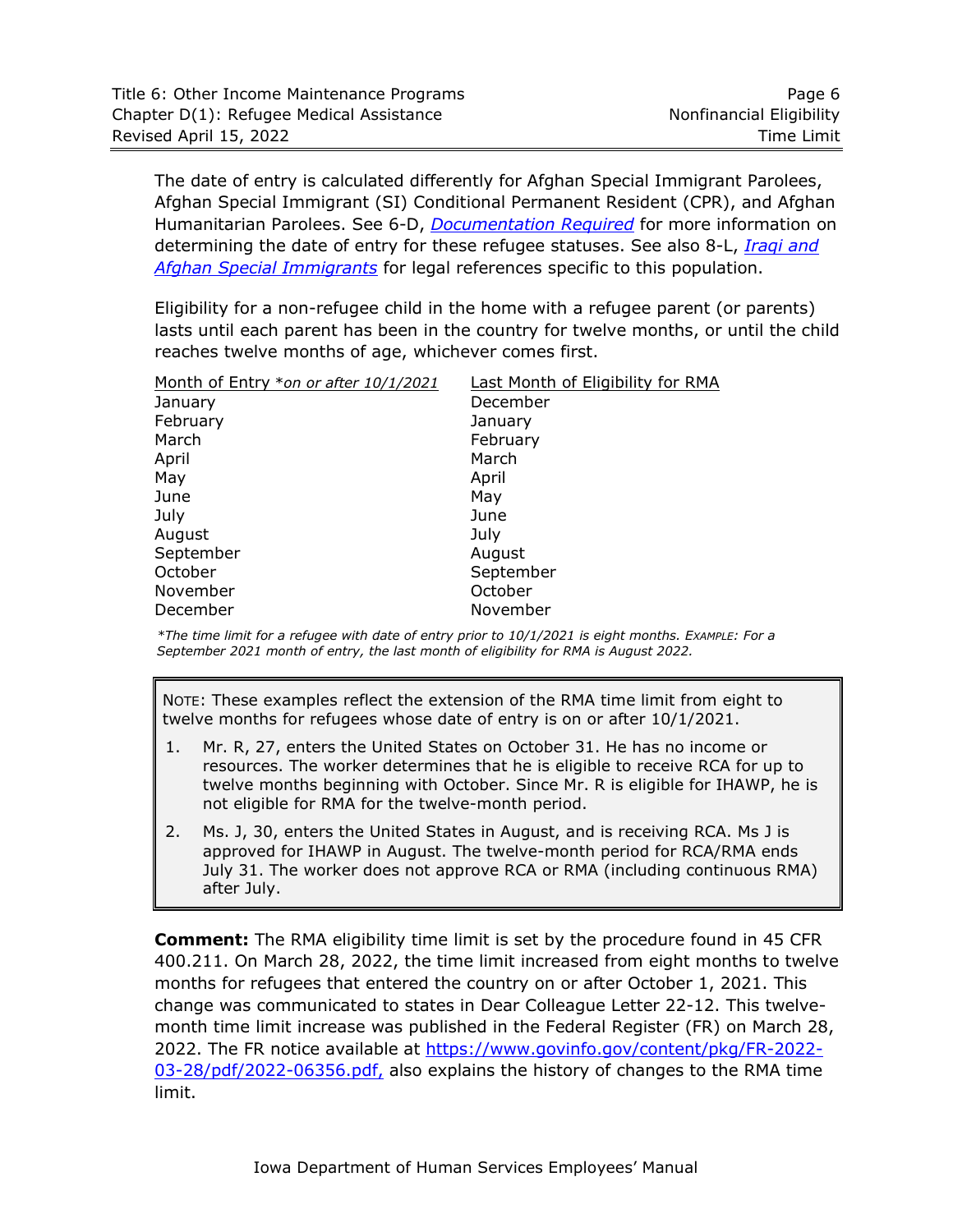# <span id="page-8-0"></span>**Financial Eligibility**

**Legal reference:** 45 CFR 400.59, 400.102; 441 IAC 60.7(1) and (2), 75 (Rules in Process)

Apply MAGI-related Medicaid income policies when determining eligibility for RMA. (See 8-E, *[Income](http://dhs.iowa.gov/sites/default/files/8-E.pdf)*.) Under MAGI-related Medicaid policies, resources are not an eligibility factor for RMA.

# <span id="page-8-1"></span>**Covered Groups Under RMA**

**Legal reference:** P.L. 96-212, 45 CFR 400.100, 441 IAC 60, 441 IAC 75 (Rules in Process)

Refugee applicants are eligible for Refugee Medical Assistance if they meet the following three conditions:

- They are ineligible for Medicaid (including Hawki and IHAWP) under any other coverage group.
- $\bullet$  They meet the definition of an eligible refugee.
- The eligible group's income is within the FMAP limits for a household of the same size (including the needs of any unborn children). Note: The MAGI-related FMAP income limit applies even if the refugee applicant's eligibility is being determined under a Non-MAGI coverage group.

They may be:

- Persons eligible for RMA or Recipients of RCA.
- <span id="page-8-2"></span> Persons eligible for continued RMA who would otherwise be canceled due to increased earnings.

## **Persons Eligible for RMA or Recipients of Refugee Cash Assistance (RCA)**

**Legal reference:** 45 CFR 400.100; 441 IAC 60.7(217), 75 (Rules in Process)

Refugees who are not categorically eligible under any other Medicaid coverage group may be eligible for Refugee Medical Assistance, if they meet all financial and nonfinancial eligibility criteria. The refugee is not required to apply for Refugee Cash Assistance as condition of eligibility for Refugee Medical Assistance. However, if the RCA recipient or the person who is eligible for RCA of less than \$10 (including a need rounded to zero) is not categorically eligible under any other Medicaid coverage group, grant RMA.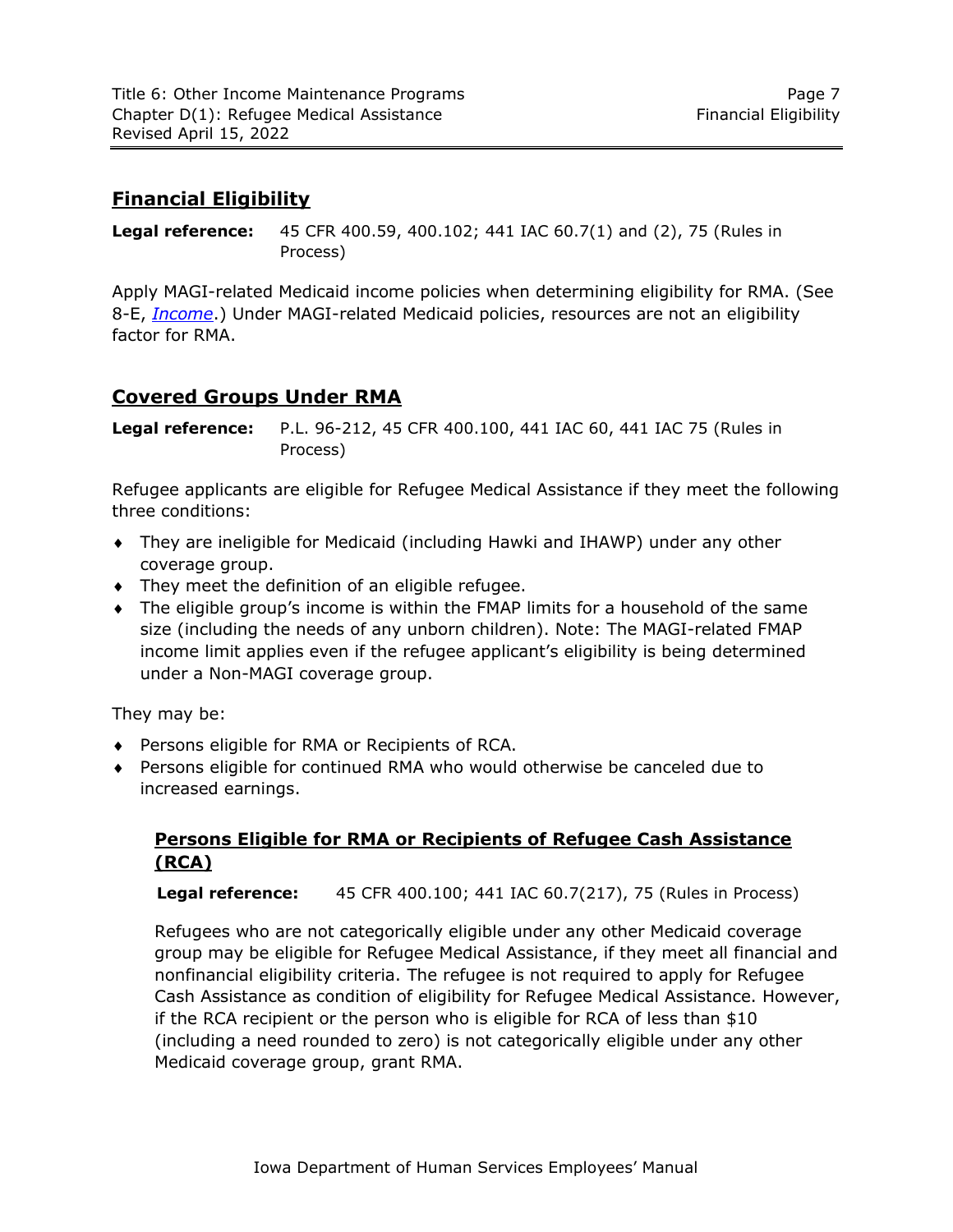### <span id="page-9-0"></span>**Refugees Eligible for Continued RMA**

**Legal reference:** 45 CFR 400.104, 441 IAC 75 (Rules in Process)

Refugee Medical Assistance (RMA) is available to the following recipients regardless of earnings, as long as the time limit for participation in the refugee program is not exceeded:

- ◆ Recipients of RMA only.
- Recipients of MAGI-related and Non-MAGI-related Medicaid who were canceled due to receiving income from employment. This includes any member of the eligible group.

When a new arrival/secondary refugee joins their working spouse and the new arrival is **initially** eligible for Medicaid or RMA but the spouse's earnings make the new arrival/secondary refugee ineligible for **continued** Medicaid, the refugee should be allowed RMA eligibility rather than being sent to the FFM.

Persons who **return** to the household after the family becomes ineligible for RMA or Medicaid may be included in the continued RMA household only if they were included in the RMA or Medicaid household the month the family became ineligible for RMA or Medicaid.

NOTE: These examples reflect the extension of the RMA time limit from eight to twelve months for refugees whose date of entry is on or after 10/1/2021.

1. Ms. P, age 25, enters the United States January 6, with one child. On March 11, she files an application for RCA and an application for Medicaid. The worker determines that Ms. P is not eligible for RCA, since she is categorically eligible for FIP-RRP. Ms. P is approved for Medicaid under the FMAP coverage group. On April 16, Ms. P reports that her only child has left the home.

Since eligibility no longer exists for FIP or FMAP, and Ms. P has been in the United States less than twelve months, the worker places Ms. P on a oneperson RCA grant effective May 1 and redetermines Medicaid to IHAWP coverage group.

On May 12, Ms. P reports that she began working and verifies her anticipated earnings. The worker determines that Ms. P is prospectively over income for RCA and cancels her grant effective June 1. Ms. P remains under the income limits for IHAWP.

2. Mr. M, age 29, enters the United States on August 13. On September 3, Mr. M applies for medical assistance. He is approved for IHAWP benefits on September 21. On October 4, Mr. M reports he began working. Prospectively, the income from beginning employment creates ineligibility for IHAWP. Mr. M continues to receive Medicaid through continued RMA until July 31.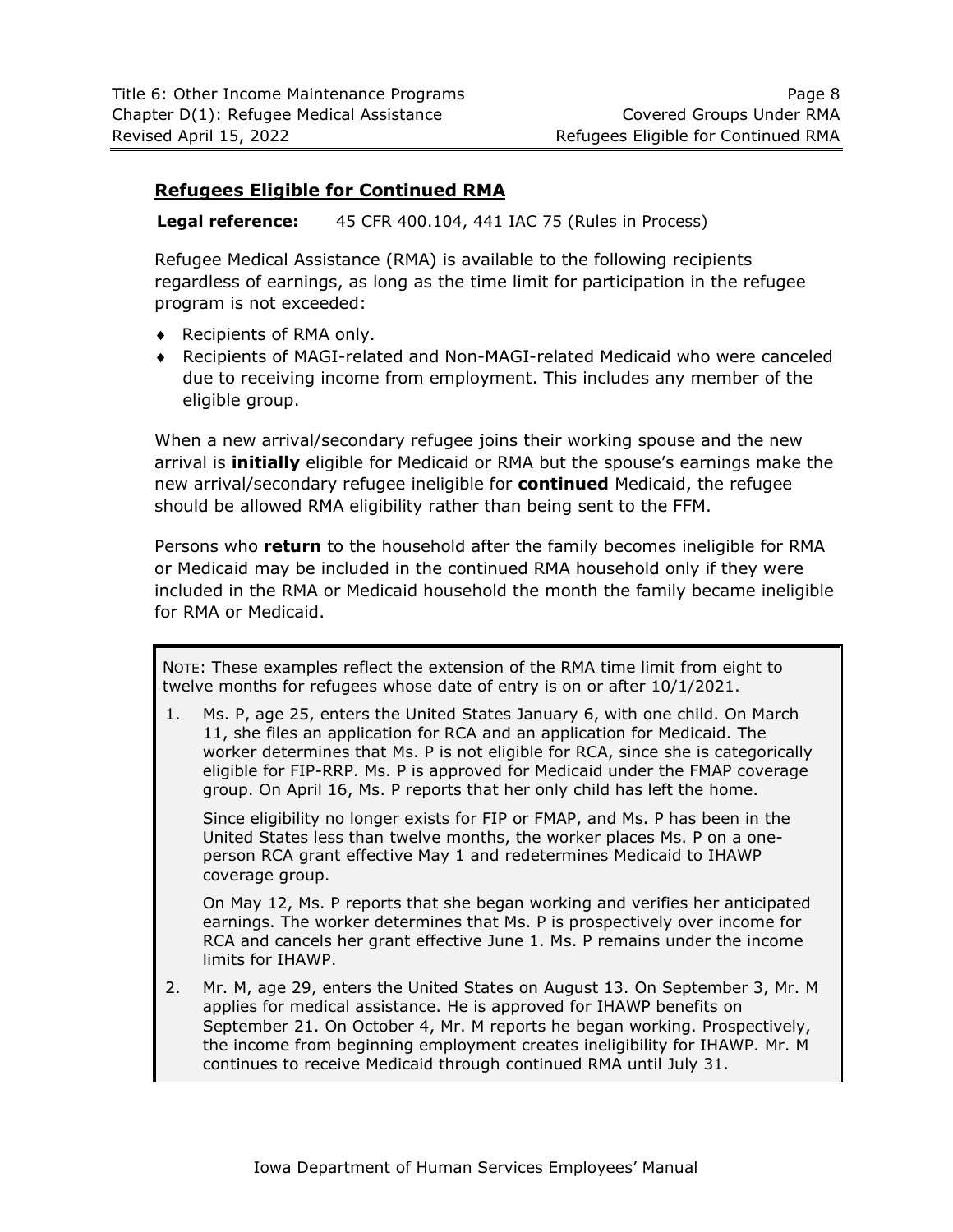3. Mrs. A newly arrives in the U.S as a refugee on March 2 and applies for Medicaid for herself and her husband on March 5. She has joined the household of her spouse who arrived in the U.S. as a refugee several years earlier and has been working for some time. Mrs. A has no income herself. Mr. A has earnings from work. The combined income of both Mr. and Mrs. A place the couple **under** the income limits for IHAWP and they are approved in the month of March.

On April 2, Mrs. A reports beginning employment. With the addition of Mrs. A's new income from work, the couple is over IHAWP income limits effective May 1. Because she was **initially** eligible for Medicaid, Mrs. A is eligible to receive continued RMA for the remainder of her twelve months from date of entry now that she has gone over the income limits due to increased earnings. Mr. A is automatically referred to the Federally Facilitated Marketplace (FFM).

4. Same as Example 3, except that the combined income of the couple (which consists only of Mr. A's earnings since Mrs. A has no income of her own) place them **over** the income limits for IHAWP in the month of March. Mrs. A also does not meet RMA income limits (since RMA income limits are even lower than IHAWP income limits). Mrs. A is denied IHAWP for March. Because Mrs. A is **not** initially eligible for either Medicaid or RMA, she also cannot qualify for continued RMA due to increased earnings in the future. The application for both Mrs. A and Mr. A is automatically transferred to the FFM.